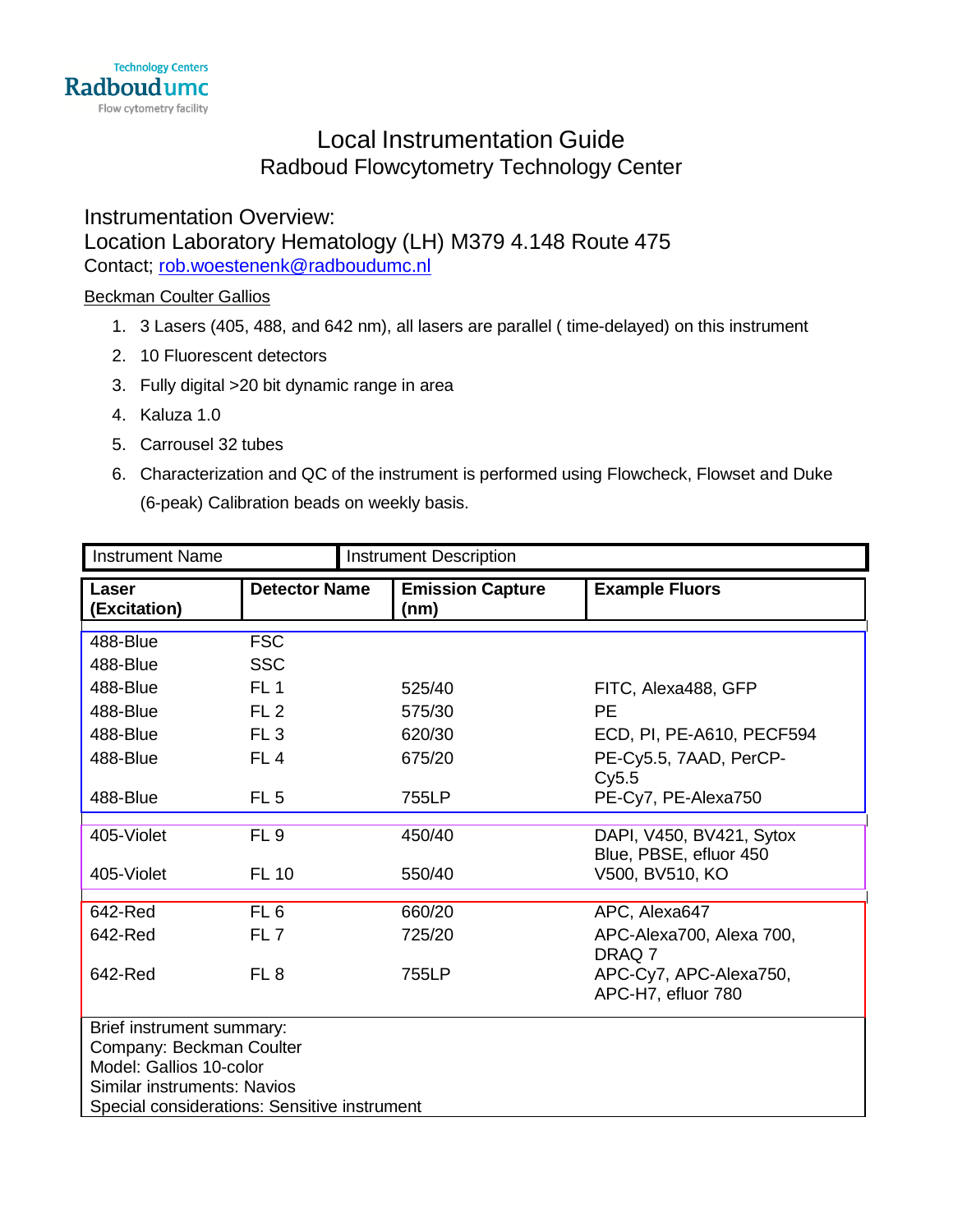

### Beckman Coulter FC500

- 1. 2 Lasers (488, 640 nm), lasers are co-linear on this instrument
- 2. 5 Fluorescent detectors
- 3. Electronics is analog
- 4. CXP
- 5. Differential pressure, carrousel 32 tubes
- 6. Characterization and QC of the instrument is performed using Flowcheck, Flowset and Duke (6-peak) Calibration beads on weekly basis.

| <b>Instrument Name</b>                                                                                                                                          |                                    |  | <b>Instrument Description</b>   |                                     |
|-----------------------------------------------------------------------------------------------------------------------------------------------------------------|------------------------------------|--|---------------------------------|-------------------------------------|
| Laser<br>(Excitation)                                                                                                                                           | <b>Detector Name</b>               |  | <b>Emission Capture</b><br>(nm) | <b>Example Fluors</b>               |
| 488-Blue<br>488-Blue                                                                                                                                            | <b>FSC</b><br><b>SSC</b>           |  |                                 |                                     |
| 488-Blue                                                                                                                                                        | FL <sub>1</sub>                    |  | 525                             | FITC, Alexa488, GFP                 |
| 488-Blue<br>488-Blue                                                                                                                                            | FL <sub>2</sub><br>FL <sub>3</sub> |  | 575<br>620 SP                   | РE<br>ECD, PI, PE-A610, PECF594     |
| 488-Blue, 640-Red                                                                                                                                               | FL4                                |  | 675                             | APC, PE-Cy5.5, 7AAD,<br>PerCP-Cv5.5 |
| 488-Blue, 640-Red                                                                                                                                               | FL <sub>5</sub>                    |  | 755LP                           | PE-Cy7, PE-Alexa750, APC-<br>A750   |
| Brief instrument summary:<br>Company: Beckman Coulter<br>Model: FC500<br>Similar instruments:<br>Special considerations: Red laser shutter is not standard open |                                    |  |                                 |                                     |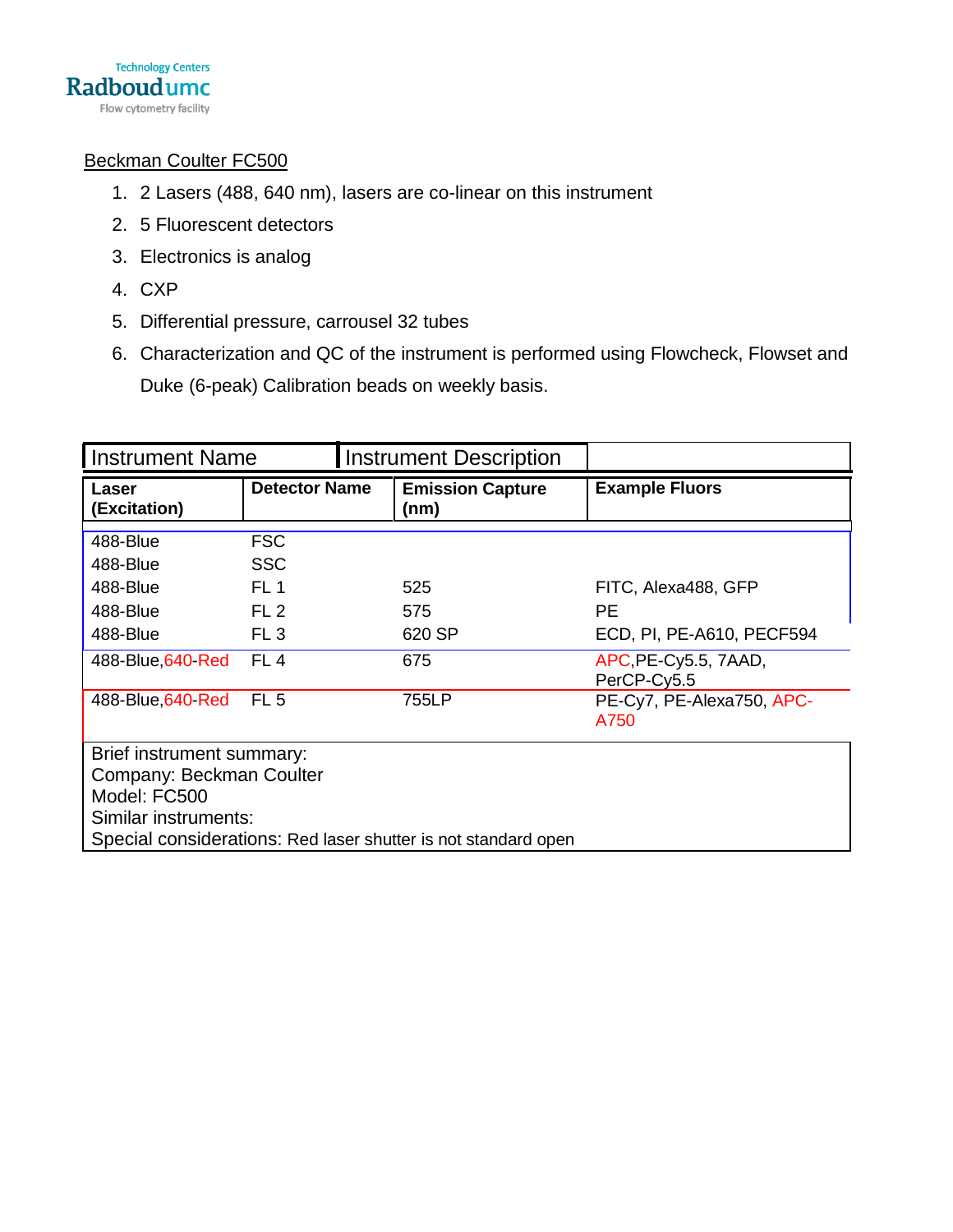Instrumentation Overview: Location Tumor Immunology, M850.05 Route 278 Contact; [Tjiske.Duiveman@radboudumc.nl](mailto:Tjiske.Duiveman@radboudumc.nl)

# **Flow Cytometry Analysis Instruments**

# BD FACS Lyric

- 1. 3 Lasers (405, 488, 640 nm), lasers are parallel on this instrument
- 2. 10 Fluorescent detectors
- 3. Electronics is digital
- 4. BD FACSuite software
- 5. Differential pressure
- 6. Characterization and QC of the instrument is performed using BD CS&T beads and BD FACSuite software on a daily basis.

 $\overline{1}$ 

| <b>Instrument Name</b>                                                                                                     |                      | <b>Instrument Description</b> |                                  |  |  |
|----------------------------------------------------------------------------------------------------------------------------|----------------------|-------------------------------|----------------------------------|--|--|
| <b>Laser</b> (Excitation)                                                                                                  | <b>Detector Name</b> | <b>Emission Capture (nm)</b>  | <b>Example Fluors</b>            |  |  |
| 488-Blue                                                                                                                   | <b>FSC</b>           |                               |                                  |  |  |
| 488-Blue                                                                                                                   | <b>SSC</b>           |                               |                                  |  |  |
| 488-Blue                                                                                                                   | Blue E 527/32        | 511-543                       | FITC, Alexa488, GFP              |  |  |
| 488-Blue                                                                                                                   | Blue D 586/42        | 565-607                       | <b>PE</b>                        |  |  |
| 488-Blue                                                                                                                   | Blue B 700/54        | 673-727                       | PE-Cy5, PerCP, PerCP-            |  |  |
|                                                                                                                            |                      |                               | Cy5.5                            |  |  |
| 488-Blue                                                                                                                   | <b>Blue A 783/56</b> | 755-811                       | PE-Cy7, PE-Alexa750              |  |  |
| 405-Violet                                                                                                                 | Violet E 448/45      | 425-470                       | DAPI, V450, BV421                |  |  |
| 405-Violet                                                                                                                 | Violet D 528/45      | 505-550                       | V500, BV510                      |  |  |
| 405-Violet                                                                                                                 | Violet C 606/36      | 588-624                       | <b>BV605</b>                     |  |  |
| 633-Red                                                                                                                    | Red C 660/10         | 655-665                       | APC, Alexa647                    |  |  |
| 633-Red                                                                                                                    | Red B 720/30         | 705-735                       | APC-R700, Alexa700               |  |  |
| 633-Red                                                                                                                    | Red A 783/56         | 755-811                       | APC-Cy7, APC-Alexa750,<br>APC-H7 |  |  |
| Brief instrument summary:                                                                                                  |                      |                               |                                  |  |  |
| Company: BD Biosciences                                                                                                    |                      |                               |                                  |  |  |
| Model: FACSLyric                                                                                                           |                      |                               |                                  |  |  |
| Similar instruments: Same layout as the FACSVerse and MACSQuant and two additional colors (1<br>on Violet and one on Red). |                      |                               |                                  |  |  |
| Special considerations: The Lyric will be upgraded with 2 additional colors on Violet once these                           |                      |                               |                                  |  |  |
| colors are IVD.                                                                                                            |                      |                               |                                  |  |  |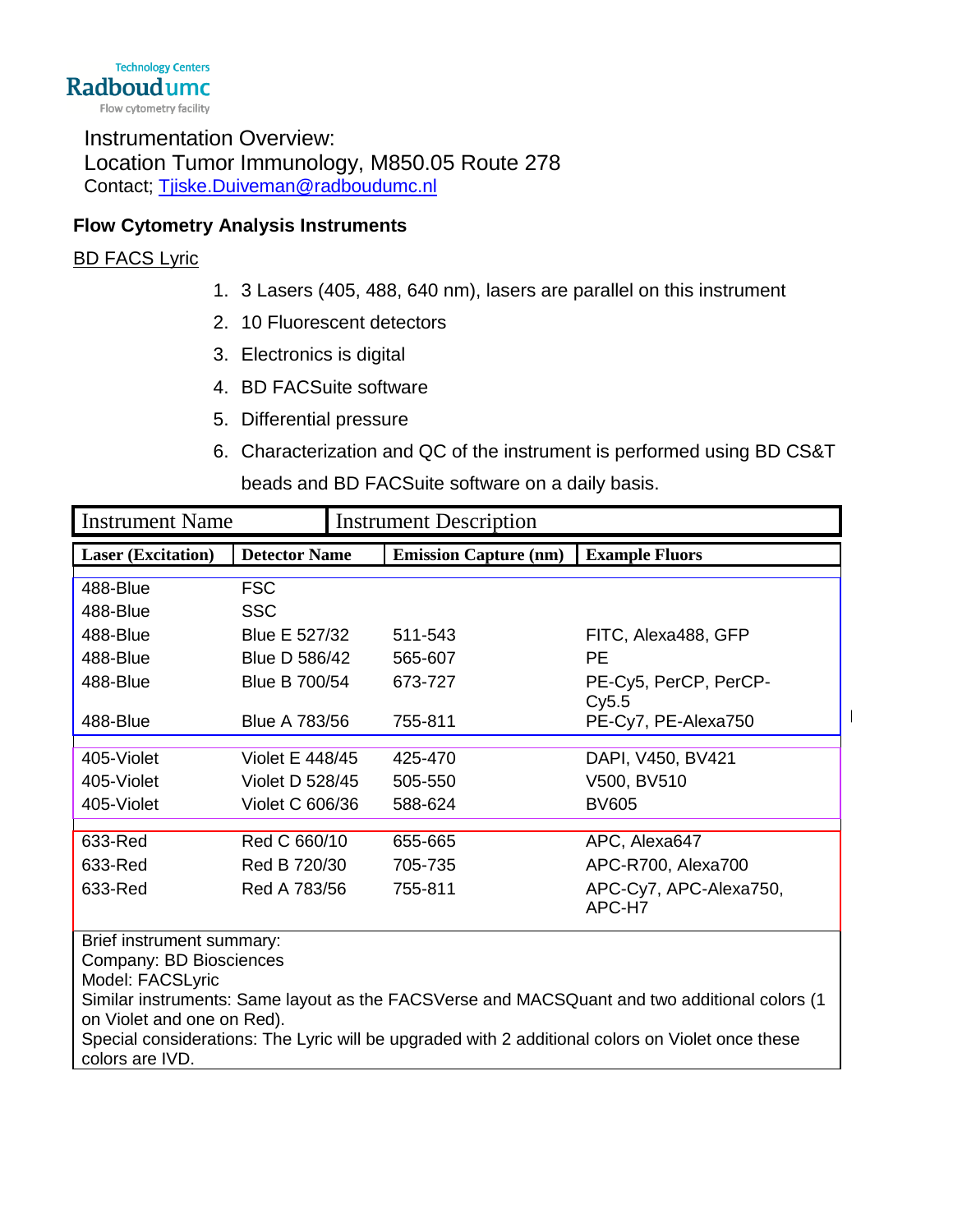

Flow cytometry facility

#### Beckman Coulter CyAn

- 1. 3 Lasers (488, 561, and 643 nm), all lasers are parallel on this instrument
- 2. 9 Fluorescent detectors, in practice only 8 colors since PE is measured using 2 different detectors.
- 3. Electronics digital
- 4. Summit 4.3
- 5. Differential pressure
- 6. Characterization and QC of the instrument is performed using 6 peak beads.

| <b>Instrument Name</b>                                                                                                                                      |                      | <b>Instrument Description</b>   |                                                                     |  |
|-------------------------------------------------------------------------------------------------------------------------------------------------------------|----------------------|---------------------------------|---------------------------------------------------------------------|--|
| Laser<br>(Excitation)                                                                                                                                       | <b>Detector Name</b> | <b>Emission Capture</b><br>(nm) | <b>Example Fluors</b>                                               |  |
| 488-Blue                                                                                                                                                    | <b>FSC</b>           |                                 |                                                                     |  |
| 488-Blue                                                                                                                                                    | <b>SSC</b>           | 488/10                          |                                                                     |  |
| 488-Blue                                                                                                                                                    | FL <sub>1</sub>      | 530/40                          | FITC, GFP, A488, CFSE                                               |  |
| 488-Blue                                                                                                                                                    | FL <sub>2</sub>      | 585/30                          | <b>PE</b>                                                           |  |
| 488-Blue                                                                                                                                                    | FL <sub>3</sub>      | 613/20                          | ECD, PE-A610, Qdot605                                               |  |
| 488-Blue                                                                                                                                                    | FL <sub>4</sub>      | 680/30                          | PE-Cy5, PerCP, 7AAD,<br>Qdot655                                     |  |
| 488-Blue                                                                                                                                                    | FL <sub>5</sub>      | 750LP                           | PE-Cy7, PE-A750                                                     |  |
| 633-Red                                                                                                                                                     | FL <sub>8</sub>      | 665/20                          | APC, Alexa647                                                       |  |
| 633-Red                                                                                                                                                     | FL <sub>9</sub>      | 730/45                          | Alexa700                                                            |  |
| 633-Red                                                                                                                                                     | FL <sub>6</sub>      | 755LP                           | APC-Cy7, APC-H7,<br>eFluor780                                       |  |
| 561-Yellow                                                                                                                                                  | FL7                  | 613/20 (688/32)                 | PE, mCherry, dsRed<br>After filter change: PE-Cy5,<br>PE-Cy7, mPlum |  |
| Brief instrument summary:                                                                                                                                   |                      |                                 |                                                                     |  |
| Company: Beckman Coulter                                                                                                                                    |                      |                                 |                                                                     |  |
| Model: CyAn                                                                                                                                                 |                      |                                 |                                                                     |  |
| Similar instruments:                                                                                                                                        |                      |                                 |                                                                     |  |
| Special considerations: Standard 405 nm laser has been replaced for a 561 nm laser. Therefore<br>it's possible to measure FITC and PE without compensation. |                      |                                 |                                                                     |  |
|                                                                                                                                                             |                      |                                 |                                                                     |  |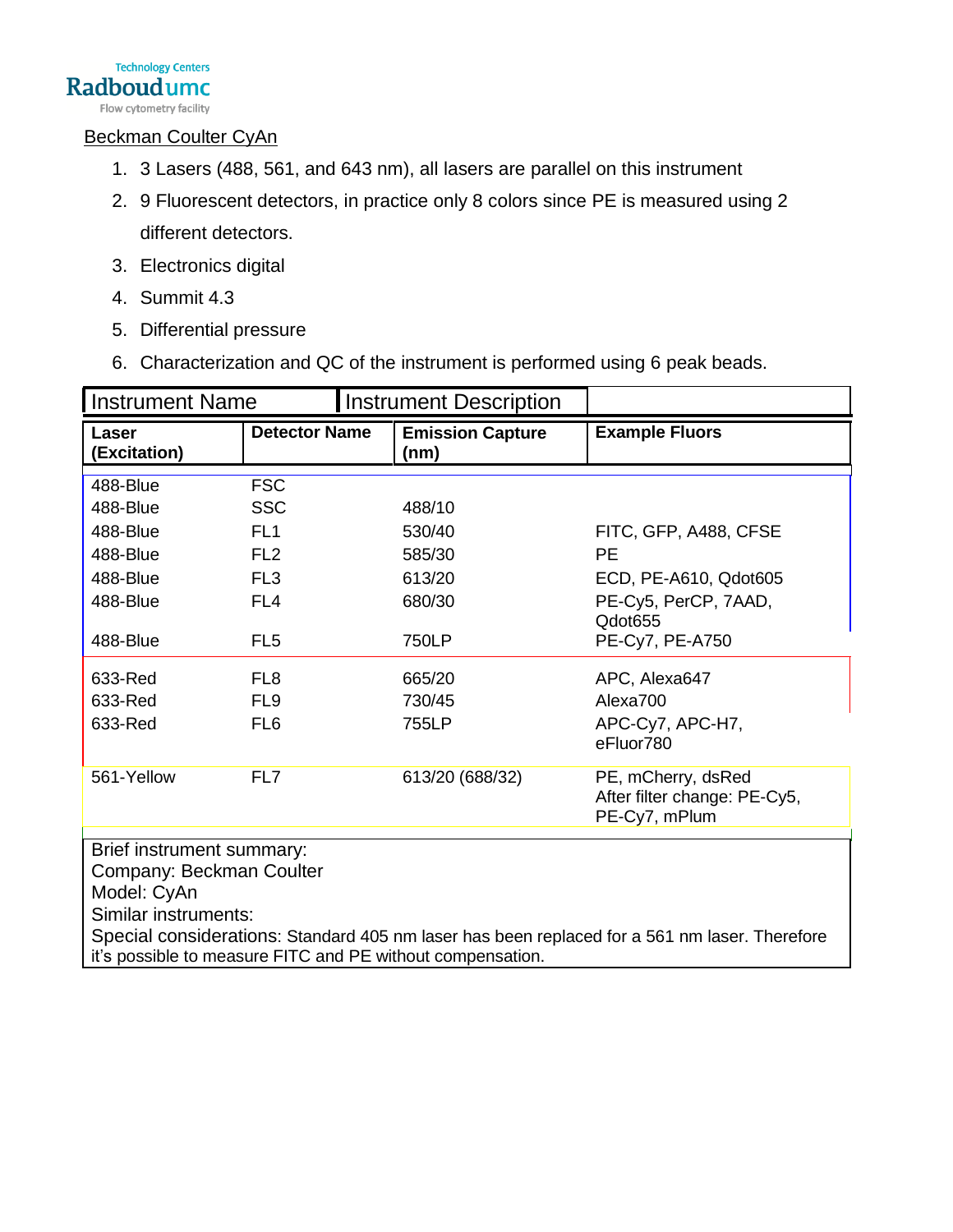

## BD FACS Verse

- 1. 3 Lasers (405, 488, and 640 nm), all lasers are parallel on this instrument
- 2. 8 Fluorescent detectors
- 3. Fully digital >18 bit dynamic range in area with 32 bit floating point signal processing
- 4. BD FACSuite
- 5. Differential pressure
- 6. Characterization and QC of the instrument is performed using BD CS&T beads and BD FACSuite software on a daily basis.

| <b>Instrument Name</b><br><b>Instrument Description</b>                              |                      |                                 |                                  |  |
|--------------------------------------------------------------------------------------|----------------------|---------------------------------|----------------------------------|--|
| Laser<br>(Excitation)                                                                | <b>Detector Name</b> | <b>Emission Capture</b><br>(nm) | <b>Example Fluors</b>            |  |
| 488-Blue                                                                             | <b>FSC</b>           |                                 |                                  |  |
| 488-Blue                                                                             | <b>SSC</b>           |                                 |                                  |  |
| 488-Blue                                                                             | Blue E 527/32        | 511-543                         | FITC, Alexa488, GFP              |  |
| 488-Blue                                                                             | Blue D 586/42        | 565-607                         | <b>PE</b>                        |  |
| 488-Blue                                                                             | Blue B 700/54        | 673-727                         | PE-Cy5, PerCP, PerCP-<br>Cy5.5   |  |
| 488-Blue                                                                             | <b>Blue A 783/56</b> | 755-811                         | PE-Cy7, PE-Alexa750              |  |
| 405-Violet                                                                           | Violet B 448/45      | 425-470                         | DAPI, V450, BV421                |  |
| 405-Violet                                                                           | Violet A 528/45      | 505-550                         | V500, BV510                      |  |
| 633-Red                                                                              | Red B 660/10         | 655-665                         | APC, Alexa647                    |  |
| 633-Red                                                                              | Red A 783-56         | 755-811                         | APC-Cy7, APC-Alexa750,<br>APC-H7 |  |
| Brief instrument summary:                                                            |                      |                                 |                                  |  |
| Company: BD Biosciences                                                              |                      |                                 |                                  |  |
| Model: FACSVerse                                                                     |                      |                                 |                                  |  |
| Similar instruments: Same layout as the MACSQuant and on both machines it's possible |                      |                                 |                                  |  |
| to use the plate reader                                                              |                      |                                 |                                  |  |
| Special considerations:                                                              |                      |                                 |                                  |  |